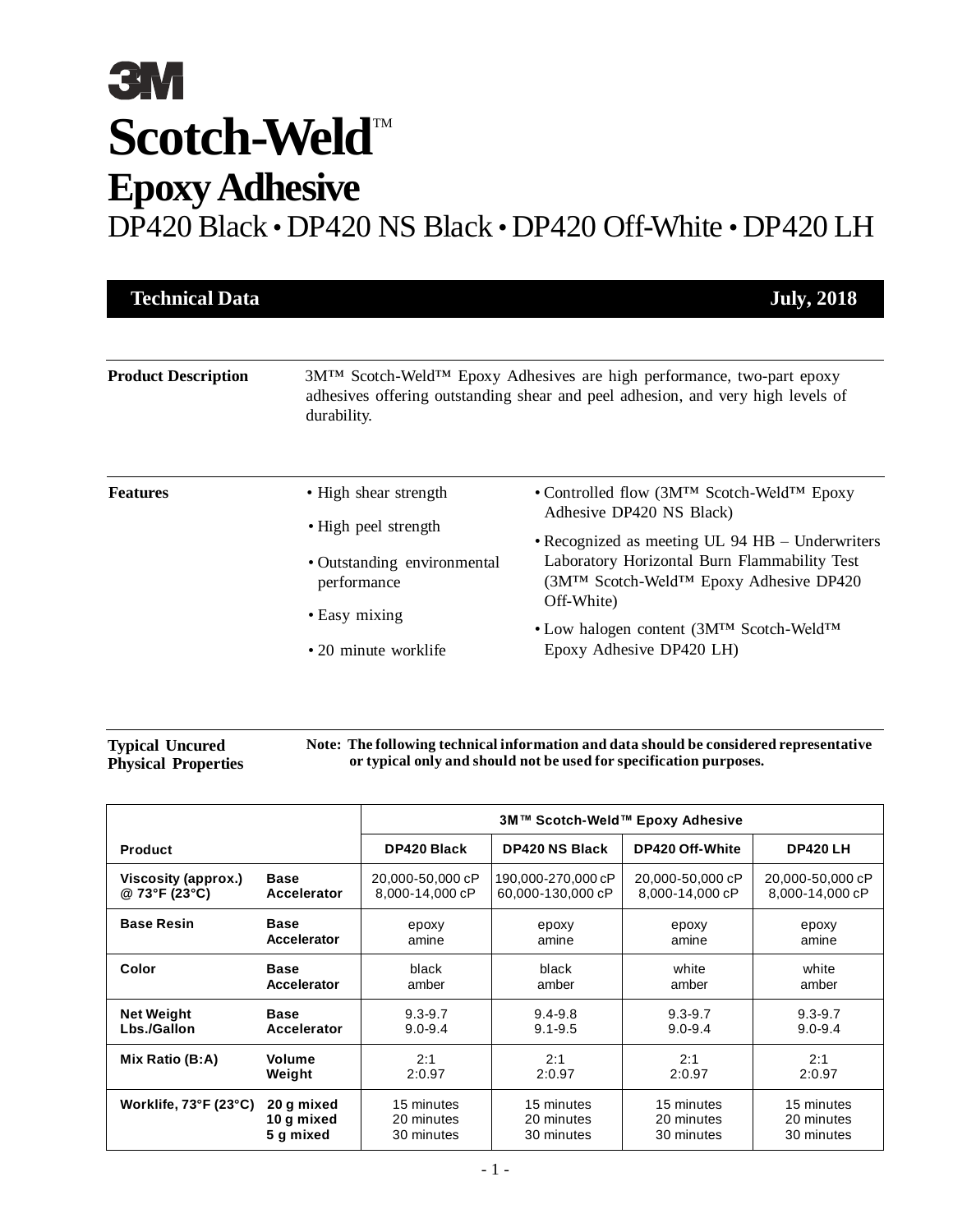**Epoxy Adhesive**

DP420 Black • DP420 NS Black • DP420 Off-White • DP420 LH

**Thermal**

**Electrical**

Coefficient of Thermal

Thermal Conductivity (btu - ft./ft.2 - hr. - °F) @ 45°C

Expansion Below Tg (in./in./°C) Above Tg

| <b>Typical Cured</b><br><b>Properties</b> |                                                                                                                                                                                                                                                                                                                                                                                                                                                                                                                                                | Note: The following technical information and data should be considered representative<br>or typical only and should not be used for specification purposes.                                                                                                                                                                                                                                         |                                                              |  |  |
|-------------------------------------------|------------------------------------------------------------------------------------------------------------------------------------------------------------------------------------------------------------------------------------------------------------------------------------------------------------------------------------------------------------------------------------------------------------------------------------------------------------------------------------------------------------------------------------------------|------------------------------------------------------------------------------------------------------------------------------------------------------------------------------------------------------------------------------------------------------------------------------------------------------------------------------------------------------------------------------------------------------|--------------------------------------------------------------|--|--|
|                                           |                                                                                                                                                                                                                                                                                                                                                                                                                                                                                                                                                | The properties of cured 3M™ Scotch-Weld™ Epoxy Adhesive DP420 NS Black<br>and 3M <sup>TM</sup> Scotch-Weld <sup>TM</sup> Epoxy Adhesive DP420 LH are expected to be similar to<br>the properties of 3M™ Scotch-Weld™ Epoxy Adhesive DP420 Black and 3M™<br>Scotch-Weld™ Epoxy Adhesive DP420 Off-White, respectively as described by<br>data in the following sections of this technical data sheet. |                                                              |  |  |
|                                           | An exception to this is the concentration of halogens in 3M™ Scotch-Weld™<br>Epoxy Adhesive DP420 LH. 3M™ Scotch-Weld™ Epoxy Adhesive DP420 LH is<br>a form of 3M <sup>TM</sup> Scotch-Weld <sup>TM</sup> Epoxy Adhesive DP420 Off-White that can be<br>considered "low halogen". Low halogen is defined by the Electrotechnical<br>Commission (IEC) 61249-2-21 standard as having less than 900 ppm chlorine,<br>900 ppm bromine, and less than 1500 ppm total chlorine and bromine.<br>3M™ Scotch-Weld™ Epoxy Adhesive DP420 LH Test Results |                                                                                                                                                                                                                                                                                                                                                                                                      |                                                              |  |  |
|                                           |                                                                                                                                                                                                                                                                                                                                                                                                                                                                                                                                                | Halogens (determined by ion chromatography)                                                                                                                                                                                                                                                                                                                                                          |                                                              |  |  |
|                                           | <b>Total Chlorine (ppm)</b>                                                                                                                                                                                                                                                                                                                                                                                                                                                                                                                    | <b>Total Bromine (ppm)</b>                                                                                                                                                                                                                                                                                                                                                                           | Total Halogens (ppm)                                         |  |  |
|                                           | 720                                                                                                                                                                                                                                                                                                                                                                                                                                                                                                                                            | $<$ 5                                                                                                                                                                                                                                                                                                                                                                                                | < 800                                                        |  |  |
|                                           |                                                                                                                                                                                                                                                                                                                                                                                                                                                                                                                                                |                                                                                                                                                                                                                                                                                                                                                                                                      |                                                              |  |  |
|                                           | <b>Product</b>                                                                                                                                                                                                                                                                                                                                                                                                                                                                                                                                 | 3M™ Scotch-Weld™<br><b>Epoxy Adhesive</b><br>DP420 Black                                                                                                                                                                                                                                                                                                                                             | 3M™ Scotch-Weld™<br><b>Epoxy Adhesive</b><br>DP420 Off-White |  |  |
|                                           | <b>Physical</b><br>Color                                                                                                                                                                                                                                                                                                                                                                                                                                                                                                                       | <b>Black</b>                                                                                                                                                                                                                                                                                                                                                                                         | Opaque, off-white                                            |  |  |

Shore D Hardness **75-80** 75-80 75-80

Dielectric Strength (ASTM D 149) 888 volts/mil | 690 volts/mil

Volume Resistivity (ASTM D 257) 1.6 x 10<sup>15</sup> ohm-cm 1.3 x 10<sup>14</sup> ohm-cm

80 x 10-6 194 x 10-6

0.104 0.104

85 x 10-6 147 x 10-6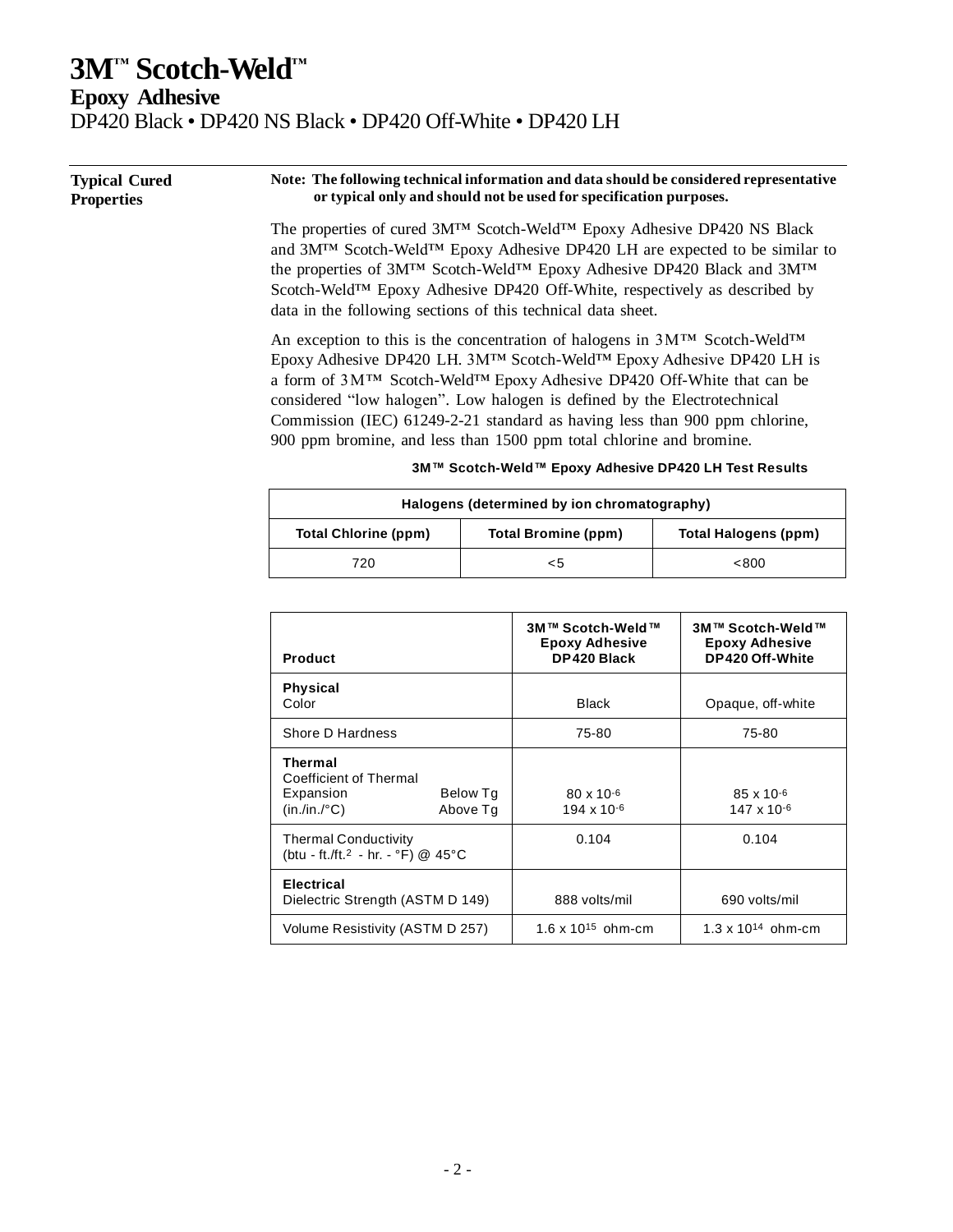| <b>Typical Curing</b>  | Note: The following technical information and data should be considered representative |
|------------------------|----------------------------------------------------------------------------------------|
| <b>Characteristics</b> | or typical only and should not be used for specification purposes.                     |
|                        | Rate of Strength Build-Un                                                              |

#### **Rate of Strength Build-Up Aluminum, Overlap Shear (7 mil Bondline) (ASTM D 1002-72) Bonds Tested at 73°F (23°C) 3M™ Scotch-Weld™ Epoxy Adhesive DP420 Black**

| <b>Time in Oven</b> | <b>Cure Temperature</b> |                           |                           |  |
|---------------------|-------------------------|---------------------------|---------------------------|--|
|                     | 73°F (23°C)             | 120°F <sup>1</sup> (49°C) | $140^{\circ}F^{1}$ (60°C) |  |
| 15 min.             | NT                      | NT                        | 3200                      |  |
| 30                  | <b>NT</b>               | 2300                      | NT                        |  |
| 60                  | NT                      | 4700                      | 4700                      |  |
| 2 hr.               | 300                     |                           |                           |  |
| 3                   | 800                     |                           |                           |  |
| 5                   | 3000                    |                           |                           |  |
| 6                   | 3700                    |                           |                           |  |
| 24                  | 4500                    |                           |                           |  |

<sup>1</sup>This represents the oven temperature to which the bonds were subjected for the prescribed time. The average bondline temperature during the cure time will be somewhat lower than the oven temperature.

**NOTE:** The data in this data sheet were generated using the 3M™ EPX Applicator System equipped with an EPX static mixer, according to manufacturer's directions. Thorough hand-mixing will afford comparable results.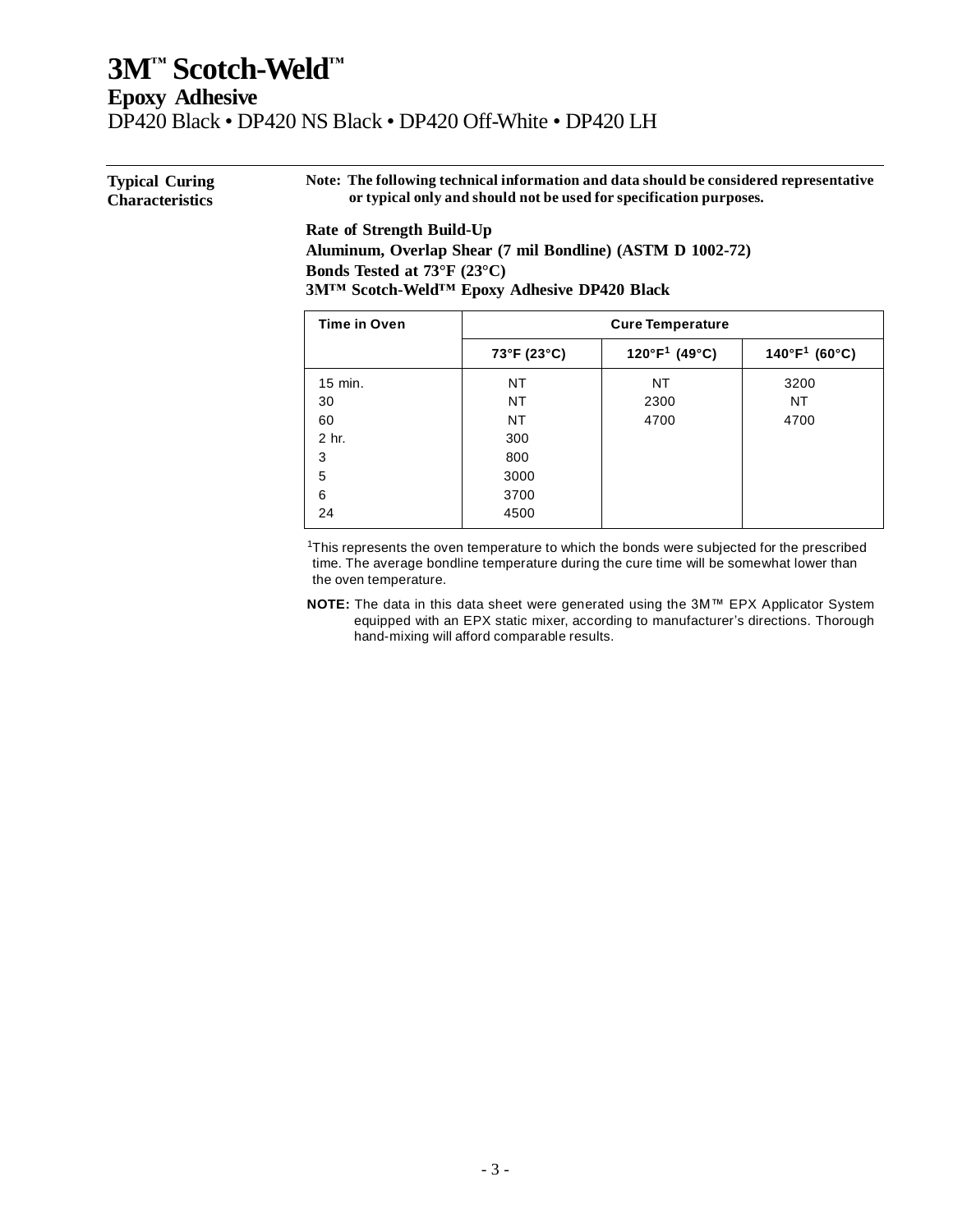**Epoxy Adhesive**

DP420 Black • DP420 NS Black • DP420 Off-White • DP420 LH

**Typical Adhesive Performance Characteristics Note: The following technical information and data should be considered representative or typical only and should not be used for specification purposes. Substrates and Testing A. Overlap Shear (ASTM D 1002-72)**

> Overlap shear (OLS) strengths were measured on 1 in. wide 1/2 in. overlap specimens. These bonds were made individually using 1 in. x 4 in. pieces of substrate except for aluminum. Two panels 0.063 in. thick, 4 in. x 7 in. of 2024T-3 clad aluminum were bonded and cut into 1 in. wide samples after 24 hours. The thickness of the bondline was 0.005-0.008 in. All strengths were measured at 73°F (23°C) except where noted.

> The separation rate of the testing jaws was 0.1 in. per minute for metals, 2 in. per minute for plastics and 20 in. per minute for rubbers. The thickness of the substrates were: steel, 0.060 in.; other metals, 0.05-0.064 in.; rubbers, 0.125 in.; plastics, 0.125 in.

#### **B. T-peel (ASTM D 1876-61T)**

T-peel strengths were measured on 1 in. wide bonds at  $73^{\circ}F(23^{\circ}C)$ . The testing jaw separation rate was 20 inches per minute. The substrates were 0.032 in. thick.

#### **C. Bell Peel (ASTM D 3167)**

Bell peel strengths were measured on 1/2 in. wide bonds at the temperatures noted. The testing jaw separation rate was 6 in. per minute. The bonds are made with 0.064 in. bonded to 0.025 in. thick adherends.

#### **D. Cure Cycle**

With the exception of Rate of Strength Build-Up Tests, all bonds, were cured 7 days at 73°F  $(23^{\circ}C)$  at 50% RH before testing or subjected to further conditioning or environmental aging.

|                                      | 3M™ Scotch-Weld™<br><b>Epoxy Adhesive DP420</b><br><b>Black</b> | 3M™ Scotch-Weld™<br><b>Epoxy Adhesive DP420</b><br>Off-White | 3M™ Scotch-Weld™<br><b>Epoxy Adhesive</b><br><b>DP420NS Black</b> |
|--------------------------------------|-----------------------------------------------------------------|--------------------------------------------------------------|-------------------------------------------------------------------|
| $-67^{\circ}F( -55^{\circ}C)$        | 4500                                                            | 4500                                                         | 4500                                                              |
| 73°F (23°C)                          | 4500                                                            | 4500                                                         | 4500                                                              |
| 180°F (82°C) (15 min.) <sup>1</sup>  | 1260                                                            | 450                                                          | 860                                                               |
| $(30 \text{ min.})^1$                | 2250                                                            | 700                                                          | 1400                                                              |
| (60 min.) <sup>1</sup>               | 2980                                                            | 750                                                          | 1600                                                              |
| $(4 \text{ hr.})^1$                  | 2690                                                            | 2500                                                         | 2100                                                              |
| 250°F (121°C) (15 min.) <sup>1</sup> | 570                                                             | 200                                                          | 350                                                               |

#### **Aluminum, Overlap Shear, at Temperature (PSI)**

<sup>1</sup>Represents time in test chamber oven before test.

#### **Metals, Overlap Shear, Tested @ 73°F (23°C) (PSI)**

|                                    |                                   | 3M™ Scotch-<br>Weld™ Epoxy<br><b>Adhesive DP420</b><br><b>Black</b> | 3M™ Scotch-<br>Weld™ Epoxy<br><b>Adhesive DP420</b><br>Off-White | 3M™ Scotch-<br>weld™ Epoxy<br><b>Adhesive DP420NS</b><br><b>Black</b> |
|------------------------------------|-----------------------------------|---------------------------------------------------------------------|------------------------------------------------------------------|-----------------------------------------------------------------------|
| Aluminum-                          | Etched                            | 4500                                                                | 4500                                                             | 4500                                                                  |
|                                    | Oakite degrease<br>MEK/abrade/MEK | 4000<br>2500                                                        | 3500<br>3500                                                     | NT<br>3500                                                            |
| Cold Rolled Steel- Oakite degrease |                                   |                                                                     | 4000                                                             | NT                                                                    |
|                                    | MEK/abrade/MEK                    | 2200                                                                | 2700                                                             | 2500                                                                  |
| Copper-                            | MEK/abrade/MEK                    | 5000                                                                | 4000                                                             | 3000                                                                  |
| Brass-                             | MEK/abrade/MEK                    | 2800                                                                | 4100                                                             | 3500                                                                  |
| Stainless Steel-                   | MEK/abrade/MEK                    | 1800                                                                | 1700                                                             | 3900                                                                  |
| Galvanized Steel- Hot dipped       |                                   | 2900                                                                | 2000                                                             | <b>NT</b>                                                             |
|                                    | Electrodeposited                  | 3000                                                                | 2100                                                             | ΝT                                                                    |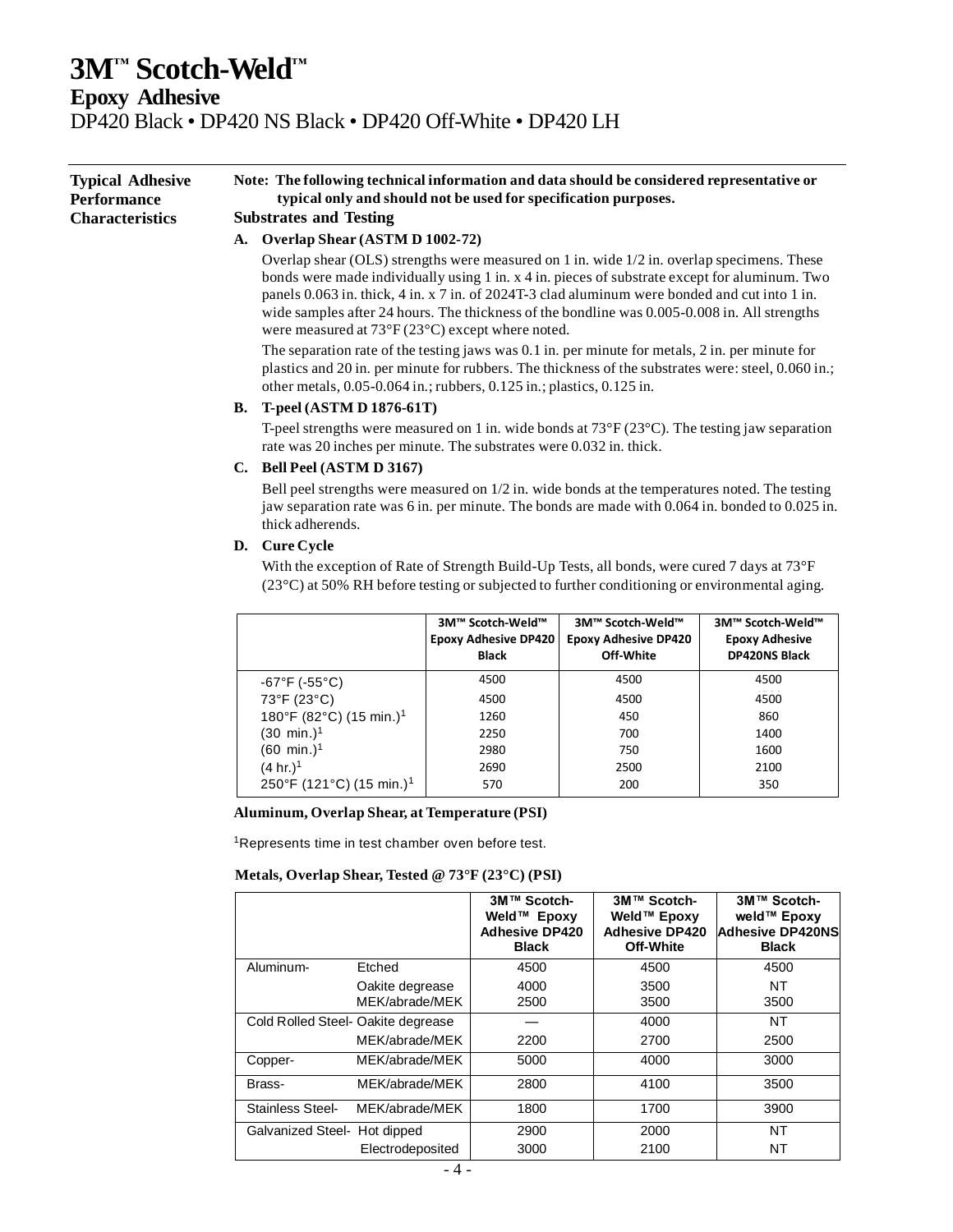NT: Not tested

| <b>Typical Adhesive</b> | Note: The following technical information and data should be considered representative |
|-------------------------|----------------------------------------------------------------------------------------|
| <b>Performance</b>      | or typical only and should not be used for specification purposes.                     |
| <b>Characteristics</b>  | Substrates and Testing <i>(continued)</i>                                              |
| <i>(continued)</i>      | Aluminum, T-Peel (PIW), at Temperature                                                 |

|               | 3M™ Scotch-Weld™<br><b>Epoxy Adhesive</b><br><b>DP420 Black</b> | 3M™ Scotch-Weld™<br><b>Epoxy Adhesive</b><br>DP420 Off-White |
|---------------|-----------------------------------------------------------------|--------------------------------------------------------------|
| -67°F (-55°C) | 9.3                                                             | $5-10$                                                       |
| 73°F (23°C)   | 50                                                              | 50                                                           |
| 180°F (82°C)  | 20                                                              | $3-5$                                                        |

#### **Metals, T-Peel, Tested @ 73°F (23°C) (PIW)**

|                   |                                                          | 3M™ Scotch-<br>Weld™ Epoxy<br><b>Adhesive DP420</b> | 3M™Scotch-<br>Weld™ Epoxy<br><b>Adhesive DP420</b> |
|-------------------|----------------------------------------------------------|-----------------------------------------------------|----------------------------------------------------|
|                   | Aluminum, etched 17-20 mil bondline<br>5-8 mil bondline  | 60<br>50                                            | 50<br>40                                           |
| Cold Rolled Steel | 17-20 mil bondline<br>Oakite degreased<br>MEK/abrade/MEK | 40<br>25                                            | 40<br>25                                           |

#### **Aluminum, Bell Peel (PIW), at Temperature**

|               | 3M™ Scotch-Weld™      | 3M™ Scotch-Weld™            | 3M™ Scotch-Weld™      |
|---------------|-----------------------|-----------------------------|-----------------------|
|               | <b>Epoxy Adhesive</b> | <b>Epoxy Adhesive DP420</b> | <b>Epoxy Adhesive</b> |
|               | <b>DP420 Black</b>    | Off-White                   | <b>DP420NS Black</b>  |
| -67°F (-55°C) | 20                    | not tested                  | Not tested            |
| 73°F (23°C)   | 82                    |                             | 58                    |
| 180°F (82°C)  | 18                    |                             | Not tested            |

#### **Other Substrates, Overlap Shear Tested @ 73°F (23°C) (PSI)**

|                             | Surf. Prep. 11                                                      |            | Surf. Prep. 22                                              |                                                                               |                               |
|-----------------------------|---------------------------------------------------------------------|------------|-------------------------------------------------------------|-------------------------------------------------------------------------------|-------------------------------|
| <b>Substrate</b>            | <b>Epoxy Adhesive Epoxy Adhesive</b><br>DP420 Black DP420 Off-White |            | 3M Scotch-Weld 3M Scotch-Weld 3M Scotch-Weld<br>DP420 Black | Epoxy Adhesive Epoxy Adhesive Epoxy Adhesive<br>DP420 Off White DP420NS Black | 3M Scotch-Weld 3M Scotch-Weld |
| <b>ABS</b>                  | 450                                                                 | 320        | 550                                                         | 500                                                                           | 870                           |
| <b>PVC</b><br>Polycarbonate | 4003<br>440                                                         | 220<br>400 | 3603<br>450                                                 | 300<br>550                                                                    | NT<br>470                     |
| Polyacrylic                 | 190                                                                 | 230        | 450                                                         | 280                                                                           | NT                            |
| Polystryene                 | 380                                                                 | 350        | 580                                                         | 380                                                                           | NT                            |
| <b>FRP</b>                  | 600                                                                 | 350        | 11003                                                       | 13003                                                                         | 3700                          |
| <b>Phenolic</b>             | 14003                                                               | 14003      | 13003                                                       | 14003                                                                         | 1170                          |
| SBR/Steel                   | 70                                                                  | 1503       | 1803                                                        | 1503                                                                          | NT                            |
| Neoprene/Steel              | 80                                                                  | 40         | 100                                                         | 80                                                                            | NT                            |

1Isopropyl Alcohol Wipe. See Surface Preparation Section D for additional information.

 2Isopropyl Alcohol/Abrade/Isopropyl Alcohol: See Surface Preparation Section E for additional information. 3Substrate failure.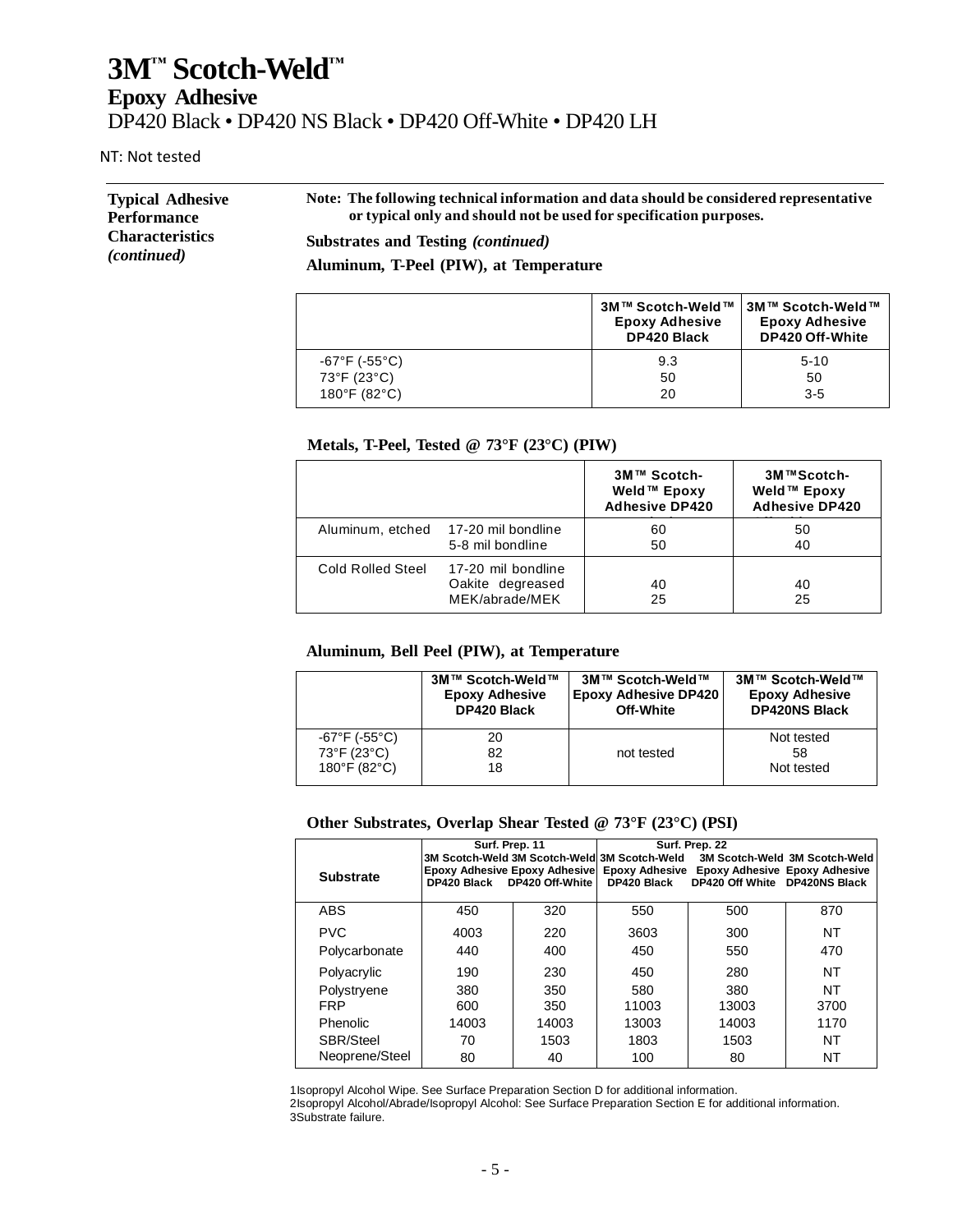**Epoxy Adhesive**

DP420 Black • DP420 NS Black • DP420 Off-White • DP420 LH

| <b>Typical Adhesive</b><br>Performance | Note: The following technical information and data should be considered representative<br>or typical only and should not be used for specification purposes. |
|----------------------------------------|--------------------------------------------------------------------------------------------------------------------------------------------------------------|
| <b>Characteristics</b><br>(continued)  | Substrates and Testing <i>(continued)</i>                                                                                                                    |
|                                        | <b>Environmental Resistance</b>                                                                                                                              |
|                                        | <b>Aluminum</b> (Etched)                                                                                                                                     |

| Measured by Overlap Shear Tested @ 73°F (23°C) (PSI) <sup>1</sup> (ASTM D 1002-72) |                                                          |                                                          |                                                              |                                                                   |
|------------------------------------------------------------------------------------|----------------------------------------------------------|----------------------------------------------------------|--------------------------------------------------------------|-------------------------------------------------------------------|
| <b>Environment</b>                                                                 | Condition                                                | 3M™ Scotch-Weld™<br><b>Epoxy Adhesive</b><br>DP420 Black | 3M™ Scotch-Weld™<br><b>Epoxy Adhesive</b><br>DP420 Off-White | 3M™ Scotch-Weld™<br><b>Epoxy Adhesive</b><br><b>DP420NS Black</b> |
| 73°F(23°C)/50%RH                                                                   | 30 <sup> d<sup>2</sup></sup>                             | 4900                                                     | 5100                                                         | 4590                                                              |
| Distilled Water                                                                    | 30 d. $i^3$                                              | 4200                                                     | 4700                                                         | 4790                                                              |
| Water Vapor                                                                        | 120°F (49°C)/100% RH, 30 d<br>200°F (93°C)/100% RH, 14 d | 4000<br>4000                                             | 4700<br>3000                                                 | 4410<br>3780                                                      |
| Antifreeze/ $H2O$ (50/50)                                                          | 180°F (82°C), 30 d, i                                    | 3000                                                     | 4200                                                         | 4240                                                              |
| Isopropyl Alcohol                                                                  | 73°F (23°C), 30 d, i                                     | 4500                                                     | 5300                                                         | 5180                                                              |
| Methyl Ethyl Ketone                                                                | 73°F (23°C), 30 d, i                                     | 3500                                                     | 4600                                                         | NT                                                                |
| Salt Spray (5%)                                                                    | $95^{\circ}$ F (35 $^{\circ}$ C), 30 d                   | NT                                                       | 5100                                                         | NT                                                                |
| Skydrol LD-4                                                                       | 150°F (66°C), 30 d, i                                    | 4000                                                     | 5400                                                         | 4810                                                              |

<sup>1</sup>Data reported are actual values from the lots tested and may be higher than values published elsewhere in this data sheet.

 $2$  d = days

 $3$  i = immersion

#### **200 ml Applicator – Maximum Pressure 58 psi**

#### **3M**™ **EPX**™ **Pneumatic Applicator Delivery Rates**

| Adhesive*                                          | 6mm Nozzle<br>gms/minute | 10mm Nozzle<br>gms/minute |
|----------------------------------------------------|--------------------------|---------------------------|
| 3M™ Scotch-Weld™ Epoxy Adhesive<br>DP420 Black     | 29.6                     | 113                       |
| 3M™ Scotch-Weld™ Epoxy Adhesive<br>DP420 Off-White | 31.1                     | 132                       |

**\***Tests were run at a temperature of 70°F ± 2°F (21°C ± 1°C) and at maximum applicator pressure.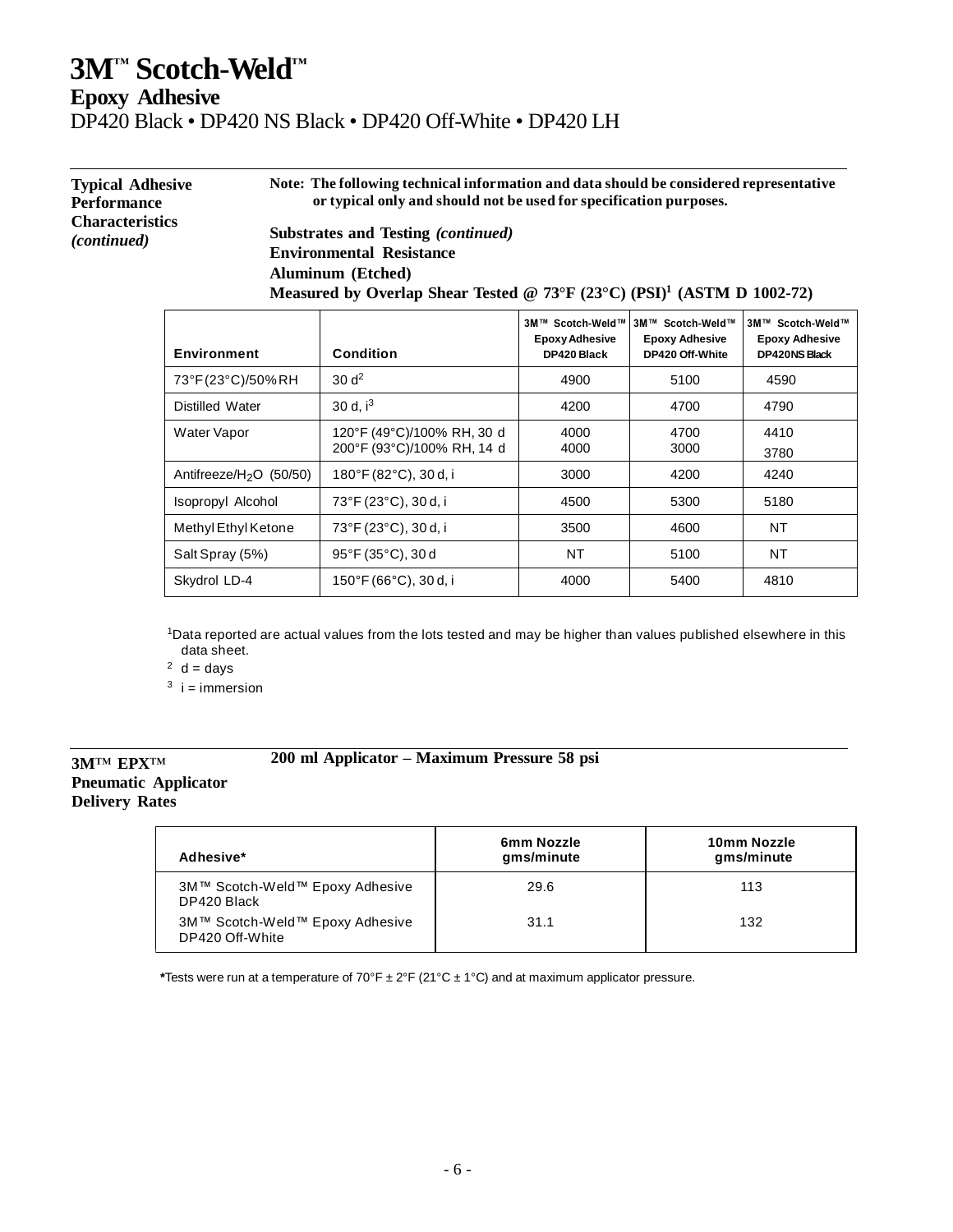| <b>Handling/Application</b> | <b>Directions for Use</b>                                                                                                                                                                                                                                                                                                                                                                                                                                                                                                                                                                                                                                                                                                                                                                                                                                                                                            |                                                                                                                                                                                                                                                                                                                                                                                                                                                                                                                                                    |  |  |
|-----------------------------|----------------------------------------------------------------------------------------------------------------------------------------------------------------------------------------------------------------------------------------------------------------------------------------------------------------------------------------------------------------------------------------------------------------------------------------------------------------------------------------------------------------------------------------------------------------------------------------------------------------------------------------------------------------------------------------------------------------------------------------------------------------------------------------------------------------------------------------------------------------------------------------------------------------------|----------------------------------------------------------------------------------------------------------------------------------------------------------------------------------------------------------------------------------------------------------------------------------------------------------------------------------------------------------------------------------------------------------------------------------------------------------------------------------------------------------------------------------------------------|--|--|
| <b>Information</b>          | 3M™ Scotch-Weld™ Epoxy Adhesive DP420 is supplied in dual syringe plastic duo-<br>pak cartridges as part of the 3M <sup>TM</sup> EPX Applicator System. The duo-pak cartridges are<br>supplied in 50 ml, 200 ml and 400 ml configurations. To use the EPX cartridge system<br>simply insert the duo-pak cartridge into the EPX applicator. Next, remove the duo-pak<br>cartridge cap and expel a small amount of adhesive to be sure both sides of the duo-<br>pak cartridge are flowing evenly and freely. If simultaneous mixing of Part A and Part<br>B is desired, attach the EPX mixing nozzle to the duo-pak cartridge and begin<br>dispensing the adhesive.<br>When mixing Part A and Part B manually the components must be mixed in the<br>ratio indicated in the typical uncured properties section of this data sheet. Complete<br>mixing of the two components is required to obtain optimum properties. |                                                                                                                                                                                                                                                                                                                                                                                                                                                                                                                                                    |  |  |
|                             |                                                                                                                                                                                                                                                                                                                                                                                                                                                                                                                                                                                                                                                                                                                                                                                                                                                                                                                      |                                                                                                                                                                                                                                                                                                                                                                                                                                                                                                                                                    |  |  |
|                             | Two-part mixing/proportioning/dispensing equipment is available for intermittent or<br>production line use. These systems are ideal for line uses because of their variable<br>shot size and flow rate characteristics and are adaptable to most applications.                                                                                                                                                                                                                                                                                                                                                                                                                                                                                                                                                                                                                                                       |                                                                                                                                                                                                                                                                                                                                                                                                                                                                                                                                                    |  |  |
|                             | rate of strength build up).                                                                                                                                                                                                                                                                                                                                                                                                                                                                                                                                                                                                                                                                                                                                                                                                                                                                                          | Apply adhesive to clean, dry surfaces, joint parts and secure until adhesive sets (see                                                                                                                                                                                                                                                                                                                                                                                                                                                             |  |  |
| <b>Surface Preparation</b>  | Data Sheet.                                                                                                                                                                                                                                                                                                                                                                                                                                                                                                                                                                                                                                                                                                                                                                                                                                                                                                          | The following surface preparations were used for substrates described in this Technical                                                                                                                                                                                                                                                                                                                                                                                                                                                            |  |  |
|                             | A. Aluminum Etch<br>Optimized FPL Etch - 3M (test method C-2803)                                                                                                                                                                                                                                                                                                                                                                                                                                                                                                                                                                                                                                                                                                                                                                                                                                                     |                                                                                                                                                                                                                                                                                                                                                                                                                                                                                                                                                    |  |  |
|                             | 1. Alkaline degrease – Oakite 164 solution (9-11 oz./gallon water) at $190^{\circ}F \pm$<br>$10^{\circ}$ F (88 $^{\circ}$ C ± 5 $^{\circ}$ C) for 10-20 minutes. Rinse immediately in large quantities<br>of cold running water (3M test method C-2802).                                                                                                                                                                                                                                                                                                                                                                                                                                                                                                                                                                                                                                                             |                                                                                                                                                                                                                                                                                                                                                                                                                                                                                                                                                    |  |  |
|                             | 2. Optimized FPL Etch Solution (1 liter):                                                                                                                                                                                                                                                                                                                                                                                                                                                                                                                                                                                                                                                                                                                                                                                                                                                                            |                                                                                                                                                                                                                                                                                                                                                                                                                                                                                                                                                    |  |  |
|                             | <b>Material</b><br><b>Distilled Water</b><br>Sodium Dichromate<br>Sulfuric Acid<br><b>Aluminum Chips</b>                                                                                                                                                                                                                                                                                                                                                                                                                                                                                                                                                                                                                                                                                                                                                                                                             | <b>Amount</b><br>700 ml plus balance of liter (see below)<br>28 to 67.3 grams<br>287.9 to 310.0 grams<br>1.5 grams/liter of mixed solution<br>To prepare 1 liter of this solution, dissolve sodium dichromate in 700 ml of<br>distilled water. Add sulfuric acid and mix well. Add additional distilled water<br>to fill to 1 liter. Heat mixed solution to 66 to $71^{\circ}$ C (150 to 160°F). Dissolve<br>1.5 grams of 2024 bare aluminum chips per liter of mixed solution. Gentle<br>agitation will help aluminum dissolve in about 24 hours. |  |  |
|                             | 71 $\degree$ C) for 12 to 15 minutes.                                                                                                                                                                                                                                                                                                                                                                                                                                                                                                                                                                                                                                                                                                                                                                                                                                                                                | To FPL etch panels, place them in the above solution at $150$ to $160^{\circ}$ F (66 to                                                                                                                                                                                                                                                                                                                                                                                                                                                            |  |  |
|                             |                                                                                                                                                                                                                                                                                                                                                                                                                                                                                                                                                                                                                                                                                                                                                                                                                                                                                                                      | Note: Review and follow precautionary information provided by chemical<br>suppliers prior to preparation of this etch solution.                                                                                                                                                                                                                                                                                                                                                                                                                    |  |  |
|                             | 3.                                                                                                                                                                                                                                                                                                                                                                                                                                                                                                                                                                                                                                                                                                                                                                                                                                                                                                                   | Rinse immediately in large quantities of clear running tap water.                                                                                                                                                                                                                                                                                                                                                                                                                                                                                  |  |  |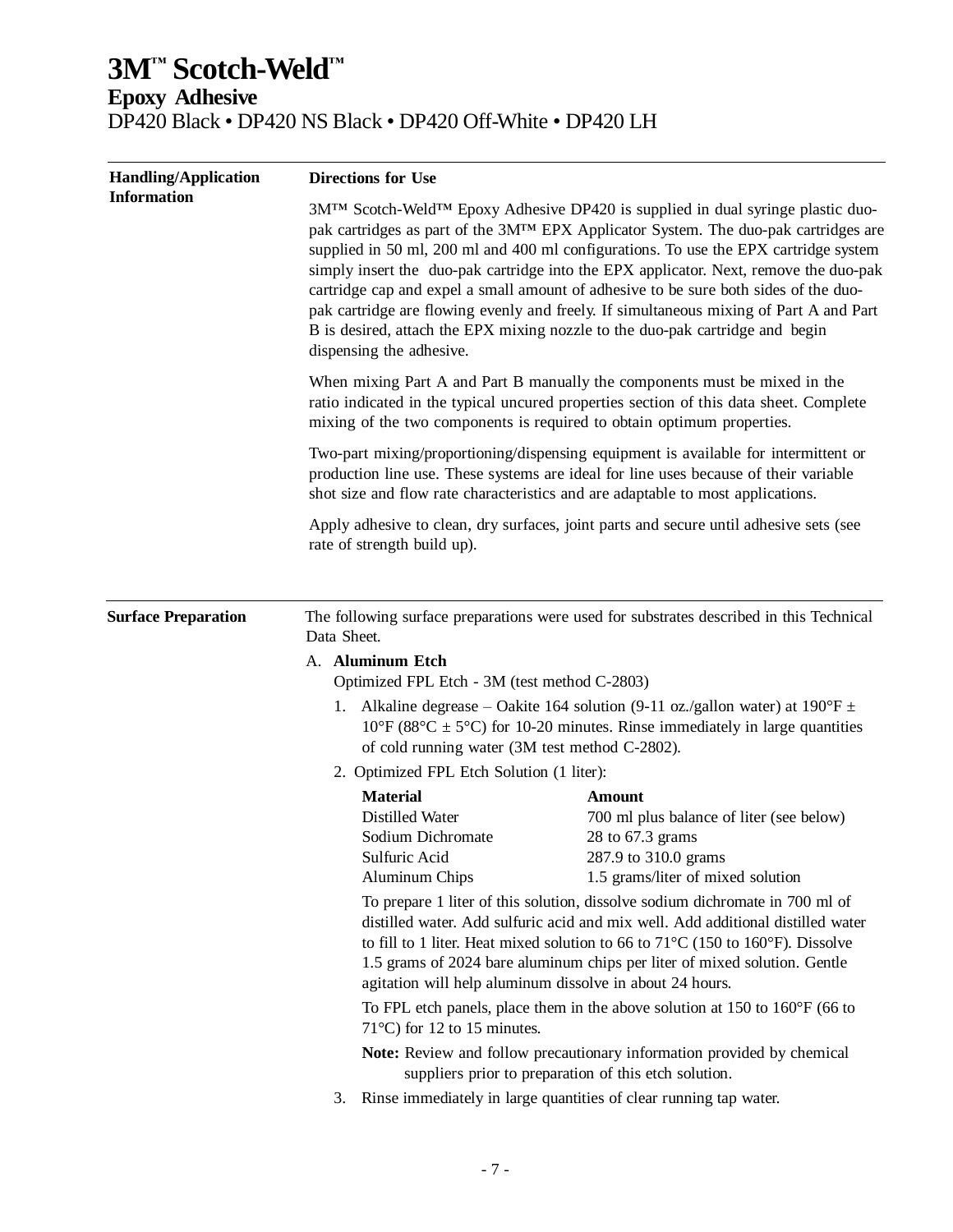**Epoxy Adhesive**

DP420 Black • DP420 NS Black • DP420 Off-White • DP420 LH

| <b>Surface Preparation</b><br>(continued) | Dry – air dry approximately 15 minutes followed by force dry at $140^{\circ}F$<br>4.<br>$(60^{\circ}$ C) maximum for 10 minutes (minimum).                                                                                                                                                                                                                                                               |
|-------------------------------------------|----------------------------------------------------------------------------------------------------------------------------------------------------------------------------------------------------------------------------------------------------------------------------------------------------------------------------------------------------------------------------------------------------------|
|                                           | Both surface structure and chemistry play a significant role in determining the<br>5.<br>strength and permanence of bonded structures. It is therefore advisable to<br>bond or prime freshly primed clean surfaces as soon as possible after surface<br>preparation in order to avoid contamination and/or mechanical damage.<br>Please contact your 3M sales representative for primer recommendations. |
|                                           | <b>B.</b> Oakite Degrease                                                                                                                                                                                                                                                                                                                                                                                |
|                                           | Oakite 164 solutions (9-11 oz./gallon of water) at $190^{\circ}F \pm 10^{\circ}F$ (88°C $\pm$ 5°C) for 2<br>minutes. Rinse immediately in large quantities of cold running water.                                                                                                                                                                                                                        |
|                                           | C. MEK/Abrade/MEK                                                                                                                                                                                                                                                                                                                                                                                        |
|                                           | Wipe surface with a methyl ethyl ketone (MEK) soaked swab, abrade and wipe<br>with a MEK soaked swab.* Allow solvent to evaporate before applying adhesive.                                                                                                                                                                                                                                              |
|                                           | *Note: When using solvents, extinguish all ignition sources, including pilot lights,<br>and follow the manufacturer's precautions and directions for use.                                                                                                                                                                                                                                                |
|                                           | D. Isopropyl Alcohol Wipe Only Surface Preparation                                                                                                                                                                                                                                                                                                                                                       |
|                                           | Wipe surface with an isopropyl alcohol soaked swab.* Allow solvent to evaporate<br>before applying adhesive.                                                                                                                                                                                                                                                                                             |
|                                           | *Note: When using solvents, extinguish all ignition sources, including pilot lights,<br>and follow the manufacturer's precautions and directions for use.                                                                                                                                                                                                                                                |
|                                           | E. Isopropyl Alcohol/Abrade/Isopropyl Alcohol Surface Preparation                                                                                                                                                                                                                                                                                                                                        |
|                                           | Wipe surface with an isopropyl alcohol soaked swab, abrade using clean fine grit<br>abrasives, and wipe with an isopropyl alcohol soaked swab.* Then allow solvent<br>to evaporate before applying adhesive.                                                                                                                                                                                             |
|                                           | *Note: When using solvents, extinguish all ignition sources, including pilot lights,<br>and follow the manufacturer's precautions and directions for use.                                                                                                                                                                                                                                                |
|                                           |                                                                                                                                                                                                                                                                                                                                                                                                          |
|                                           |                                                                                                                                                                                                                                                                                                                                                                                                          |
|                                           |                                                                                                                                                                                                                                                                                                                                                                                                          |
|                                           |                                                                                                                                                                                                                                                                                                                                                                                                          |